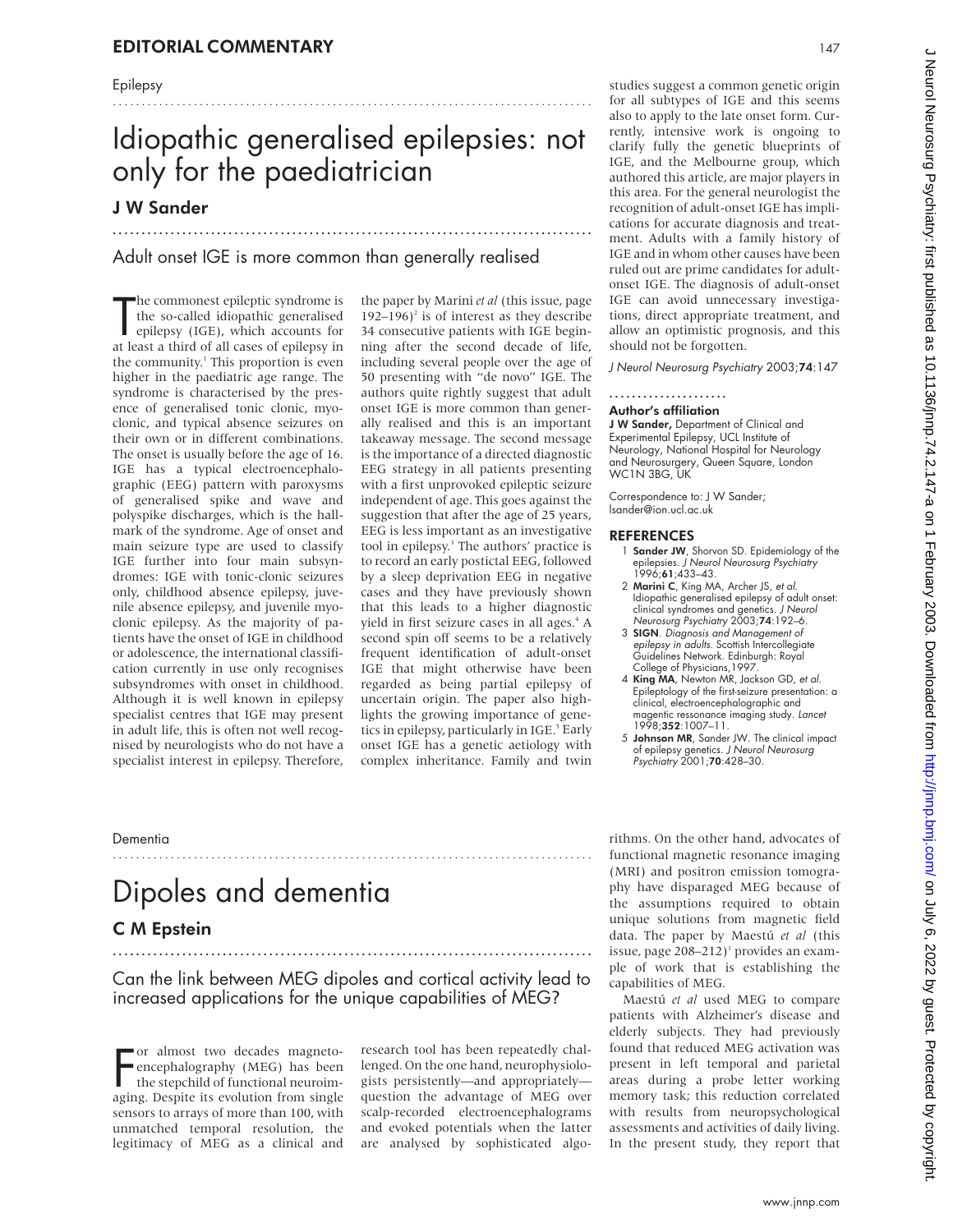magnetic field measures correlate significantly with the relative volume of lateral and mesial temporal regions. Consistent with the long latency of cognitive evoked potentials, the MEG features of interest occurred more than 400 ms after stimulus onset. After a Bonferroni correction, the only correlation coefficient considered significant was that between left temporal lobe activity and the relative volume of the left hippocampus. The smaller the number of late MEG activity sources in the left temporal region, the greater the atrophy in the mesial portion of the left temporal lobe. Definable changes in MEG may correspond to the exquisite anatomic resolution of MRI.

Different types of algorithms, embodying different assumptions, have been employed to solve for the fourdimensional origin of electrical activity within the brain. The commonest algorithm models magnetic flux as the product of single equivalent current dipoles.

Despite its simplicity, this approach has given good results when compared with invasive recordings. A straightforward MEG technique is to plow mathematically through a second or so of evoked potentials, solving for dipoles every 4 ms and identifying those that show high goodness of fit and a restricted intra cranial volume. Analysis of a single evoked potential can produce hundreds of dipoles scattered across multiple brain regions. This approach provides interesting results, and the assumptions behind it seem reasonable: but it's fair to ask whether all those dipoles represent something "real", or are merely artifacts of elaborate computer processing.

The report of Maestú and colleagues suggests that the plethora of dipoles is a valid reflection of brain activity. Significantly fewer of them are found in the atrophic left temporal lobes of Alzheimer's disease patients compared to elderly subjects. Although we still don't know what the individual dipoles

## <sup>148</sup> EDITORIAL COMMENTARY

mean, we have increasing reason to believe that they do reflect neuronal processing. We can hope that a greater understanding of the link between MEG dipoles and cortical activity will lead to increased applications for the unique capabilities of MEG.

J Neurol Neurosurg Psychiatry 2003;74:147–148

#### ..................... Author's affiliation

C M Epstein, Emory Clinic, Department of Neurology, 1365 Clifton Road, Atlanta, GA 30322, USA

Correspondence to: Dr C M Epstein; chipstein@aol.com

#### **REFERENCE**

1 Maestú F, Arrazola J, Fernández A, et al. Do cognitive patterns of brain magnetic activity correlate with hippocampal atrophy in Alzheimer's disease? J Neurol Neurosurg Psychiatry 2003;74:208–12.

#### Parkinson's disease

## Multidisciplinary rehabilitation for people with Parkinson's disease E D Playford

...................................................................................

### Worse general and mental health for patients receiving rehabilitation?

There is little evidence available to support or explain the role of rehabilitation in progressive neurological disorders, so the paper by Wade *et al* (this issue, page 158–162) is a welcome contribution.1 The paper examines whether patients with Parkinson's disease have sustained benefit following a multidisciplinary outpatient rehabilitation programme. The programme comprised individualised multidisciplinary interventions and a group education programme and was delivered to six patients at a time over six weeks. The findings suggest that six months after randomisation those receiving rehabilitation had worse general and mental health and that their carers had a trend to more strain. This contrasts with findings from studies of the rehabilitation of people with multiple sclerosis<sup>2</sup> and brain injury.3 Why should this conscientiously performed intervention have apparently negative effects?

The authors themselves suggest a number of reasons, including previously satisfactory management leaving little room for improvement, limited input, little psychological or medical input, need for continued input, and finally, the use of inappropriate measures. These reasons may all provide an explanation for the lack of benefit but do not explain the negative impact. To explain this we should consider further the nature of the intervention and it's assessment.

...................................................................................

In this study the multidisciplinary therapy input was assessed using two main measures. The impact of the physiotherapy intervention was measured using a sit-stand-walk time and showed a trend towards improvement. The occupational therapy components were not measured directly and the speech and language therapy aspects were measured on a 5 point scale, which may be relatively unresponsive.

The authors also measured health related quality of life. Interestingly this deteriorated in the intervention group. Health related quality of life (HRQoL) may be defined as the patients' appraisal

of their current level of functioning and their satisfaction with it compared with what they perceive to be ideal. In the context of this study it will be influenced by the whole intervention, including the educative aspects of the programme. This will include the day to day education provided by the therapists as part of the treatment sessions, as well as the formal education programme. There is now considerable expertise in the areas of patient education. Teaching packages should enhance self-management and self efficacy.<sup>4</sup> The patients recruited to this study are not described in terms of disease severity and duration but patients early after diagnosis will have very different needs to those who are entering a more complex stage of the disease with an unpredictable response to medication. Mistimed education programmes may be seen as trivial or intrusive and distressing. There is evidence that significant parts of the variance of HRQoL are accounted for by mood<sup>5</sup> but, as pointed out by the authors, doctors and psychologists were not involved in this study.

This is a useful contribution to the literature but the findings emphasise the need for clarity when planning interventions and the measurement of their benefit. The design of rehabilitation trials is a developing science, but two questions need to be kept in mind. Firstly, does the intervention work and, secondly, is the intervention of value to the patient? In this study the intervention may have worked in some areas but not others, but despite this the patients still appeared to value it. Clarifying the